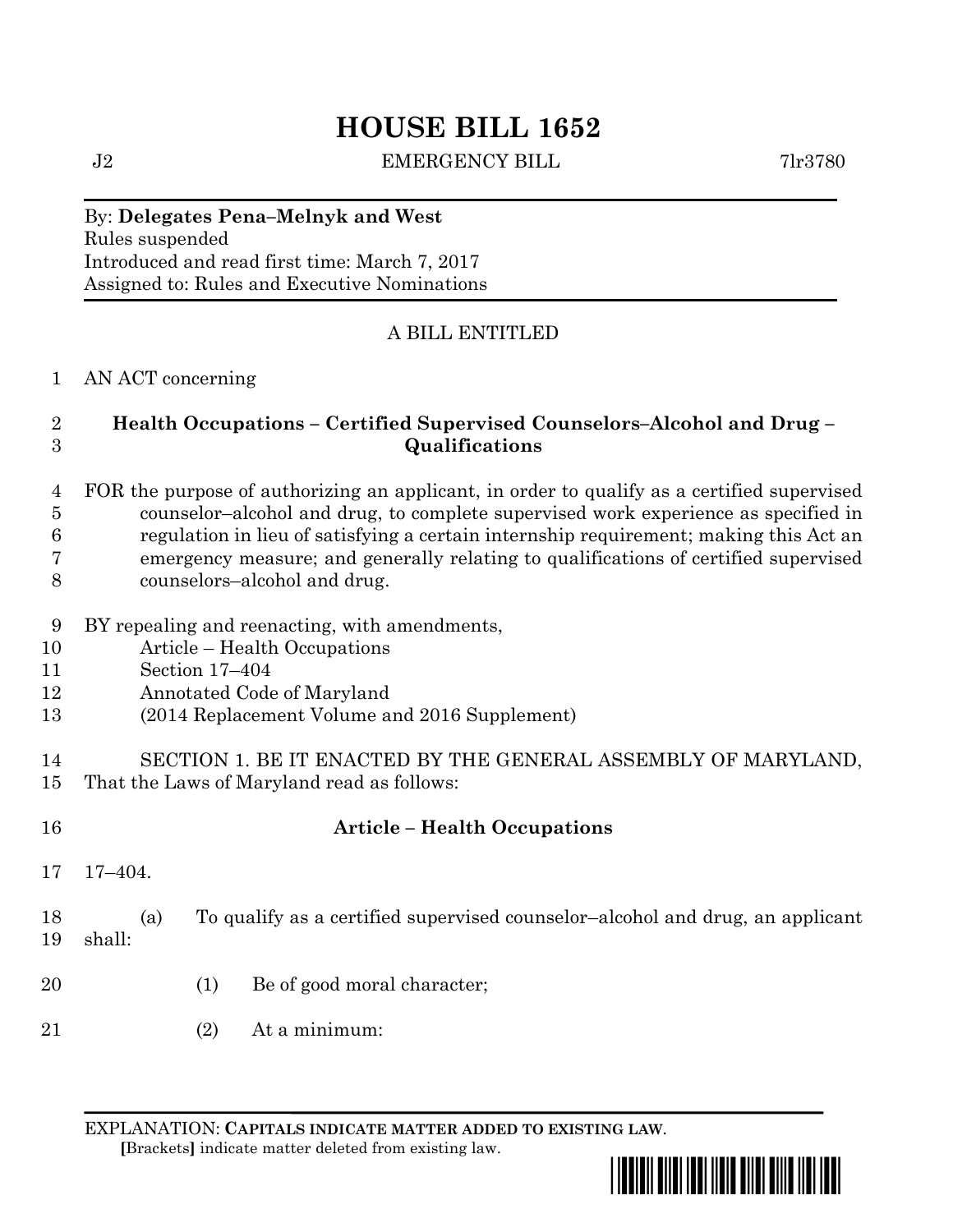### **HOUSE BILL 1652**

| 1<br>$\overline{2}$                     | Hold an associate's degree from a regionally accredited<br>(i)<br>educational institution in a health and human services counseling field; or                                                                   |
|-----------------------------------------|-----------------------------------------------------------------------------------------------------------------------------------------------------------------------------------------------------------------|
| $\boldsymbol{3}$<br>$\overline{4}$<br>5 | Hold an associate's degree from a regionally accredited<br>(ii)<br>educational institution and have completed a program of studies judged by the Board to be<br>substantially equivalent in subject matter; and |
| 6<br>7                                  | (3)<br>Have a minimum of 24 semester credit hours or 37 quarter credit hours<br>including:                                                                                                                      |
| 8<br>9                                  | A 3 semester credit hour or 5 quarter credit hour course taken at<br>(i)<br>a regionally accredited educational institution in each of the following courses:                                                   |
| 10                                      | Medical aspects of chemical dependency;<br>1.                                                                                                                                                                   |
| 11                                      | 2.<br>Addictions treatment delivery; and                                                                                                                                                                        |
| 12                                      | 3.<br>Ethics that includes alcohol and drug counseling issues;                                                                                                                                                  |
| 13<br>14                                | Any three of the following 3 semester credit hour or 5 quarter<br>(ii)<br>credit hour courses taken at a regionally accredited educational institution:                                                         |
| 15                                      | 1.<br>Group counseling;                                                                                                                                                                                         |
| 16                                      | Individual counseling;<br>2.                                                                                                                                                                                    |
| 17                                      | 3.<br>Family counseling;                                                                                                                                                                                        |
| 18                                      | 4.<br>Theories of counseling;                                                                                                                                                                                   |
| 19                                      | Human development;<br>5.                                                                                                                                                                                        |
| 20                                      | Abnormal psychology;<br>6.                                                                                                                                                                                      |
| 21                                      | 7.<br>Topics in substance–related and addictive disorders; and                                                                                                                                                  |
| 22                                      | 8.<br>Treatment of co-occurring disorders; and                                                                                                                                                                  |
| 23<br>24<br>25                          | [An] SUBJECT TO SUBSECTION (B) OF THIS SECTION, AN<br>(iii)<br>internship in alcohol and drug counseling that totals 6 semester credit hours or 10 quarter<br>credit hours.                                     |
| 26<br>$27\,$                            | IN<br>(B)<br><b>LIEU</b><br>OF<br><b>SATISFYING</b><br><b>THE</b><br><b>INTERNSHIP</b><br><b>REQUIREMENT</b><br>$_{\rm IN}$<br>SUBSECTION $(A)(3)(III)$ OF THIS SECTION, AN APPLICANT MAY COMPLETE              |

**SUPERVISED WORK EXPERIENCE AS SPECIFIED IN REGULATION.**

**[**(b)**] (C)** Except as otherwise provided in this title, the applicant shall pass: